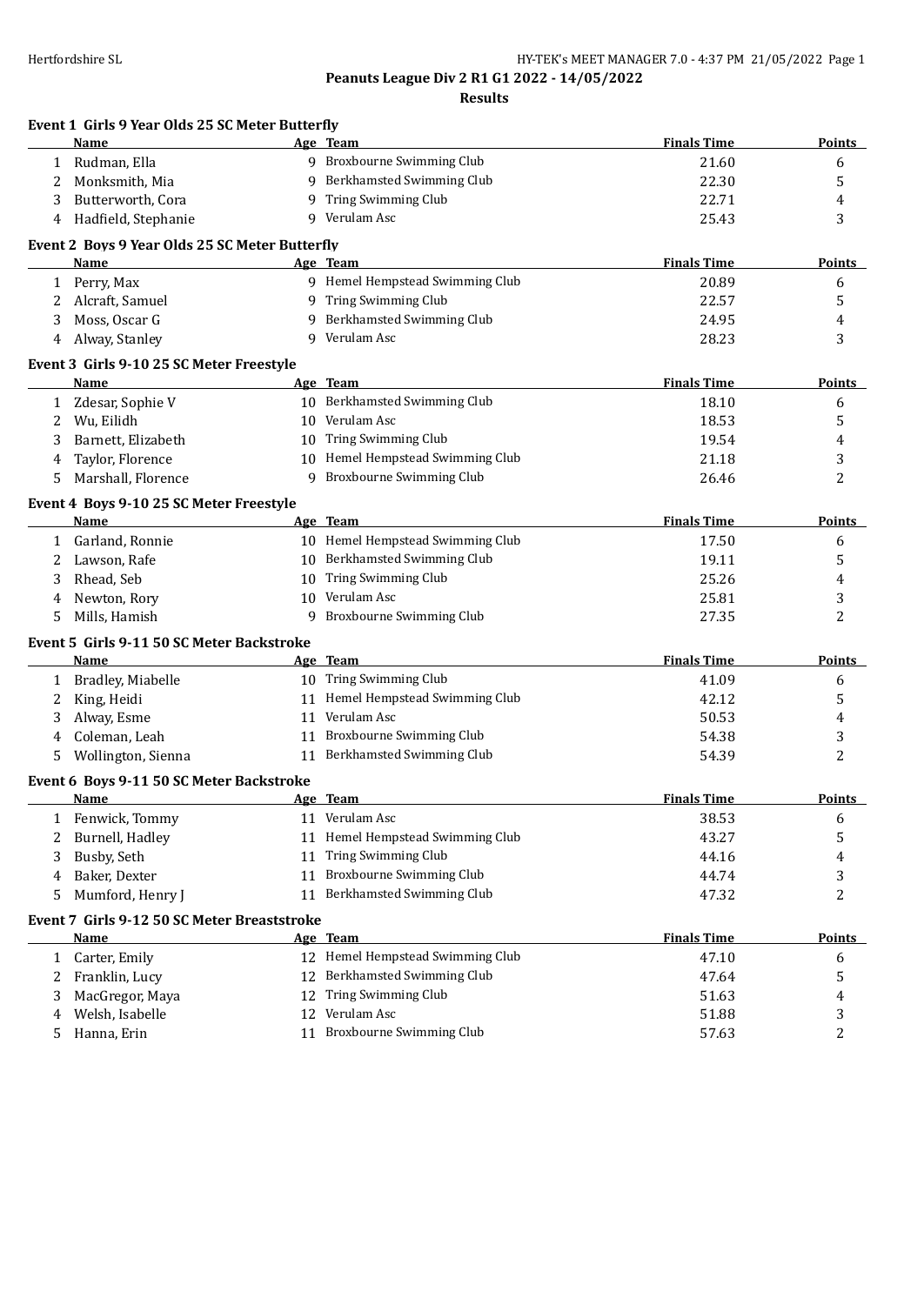**Results**

|       | Event 8 Boys 9-12 50 SC Meter Breaststroke<br>Name | Age Team                                                                                | <b>Finals Time</b> | Points        |
|-------|----------------------------------------------------|-----------------------------------------------------------------------------------------|--------------------|---------------|
| 1     | Richards, Dylan R                                  | 12 Berkhamsted Swimming Club                                                            | 41.83              | 6             |
| 2     | Rogers, William                                    | 12 Hemel Hempstead Swimming Club                                                        | 42.10              | 5             |
| 3     | Brown, Sebastian                                   | 12 Verulam Asc                                                                          | 43.53              | 4             |
| 4     | Taylor-Smith, Joseph                               | 12 Tring Swimming Club                                                                  | 53.23              | 3             |
|       | Event 9 Mixed 9-10 100 SC Meter Freestyle Relay    |                                                                                         |                    |               |
|       | Team                                               | Relay                                                                                   | <b>Finals Time</b> | Points        |
|       | 1 Berkhamsted Swimming Club                        | Α                                                                                       | 1:18.57            | 6             |
| 2     | Verulam Asc                                        | A                                                                                       | 1:22.22            | 5             |
| 3     | Tring Swimming Club                                | A                                                                                       | 1:40.35            | 4             |
| 4     | Broxbourne Swimming Club                           | A                                                                                       | 1:52.68            | 3             |
|       | Hemel Hempstead Swimming Clu                       | A                                                                                       | DQ                 |               |
|       |                                                    | 10.11 Swimmer #3 feet lost touch with starting place before preceding team mate touches |                    |               |
|       |                                                    |                                                                                         |                    |               |
|       | Event 10 Mixed 9-12 200 SC Meter Medley Relay      |                                                                                         |                    |               |
|       | Team                                               | Relay                                                                                   | <b>Finals Time</b> | Points        |
|       | 1 Hemel Hempstead Swimming Clu                     | A                                                                                       | 2:44.74            | 6             |
| 2     | Verulam Asc                                        | A                                                                                       | 2:52.53            | 5             |
| 3     | Tring Swimming Club                                | A                                                                                       | 2:56.87            | 4             |
| 4     | Berkhamsted Swimming Club                          | A                                                                                       | 3:03.86            | 3             |
| $---$ | Broxbourne Swimming Club                           | A                                                                                       | DQ                 |               |
|       |                                                    | 10.11 Swimmer #3 feet lost touch with starting place before preceding team mate touches |                    |               |
|       | Event 11 Girls 9 Year Olds 25 SC Meter Backstroke  |                                                                                         |                    |               |
|       | Name                                               | Age Team                                                                                | <b>Finals Time</b> | Points        |
| 1     | Bradley, Giselle                                   | 9 Tring Swimming Club                                                                   | 21.38              | 6             |
| 2     | Welsh, Lottie                                      | 9 Verulam Asc                                                                           | 23.16              | 5             |
| 3     | Cader, Darcie R                                    | 9 Berkhamsted Swimming Club                                                             | 25.51              | 4             |
| 4     | Atkinson Maccallum, Olivia                         | 9 Hemel Hempstead Swimming Club                                                         | 31.19              | 3             |
| 5     | Booth, Isabelle                                    | 9 Broxbourne Swimming Club                                                              | 32.38              | 2             |
|       | Event 12 Boys 9 Year Olds 25 SC Meter Backstroke   |                                                                                         |                    |               |
|       | Name                                               | Age Team                                                                                | <b>Finals Time</b> | Points        |
| 1     | Jones, Casey                                       | 9 Hemel Hempstead Swimming Club                                                         | 20.92              | 6             |
| 2     | Alcraft, Samuel                                    | 9 Tring Swimming Club                                                                   | 23.36              | 5             |
| 3     | Beard, Josh                                        | 9 Verulam Asc                                                                           | 25.34              | 4             |
| 4     | Childs, Sam                                        | 9 Berkhamsted Swimming Club                                                             | 29.04              | 3             |
| 5     | Collier, Joshua                                    | 9 Broxbourne Swimming Club                                                              | 38.77              | 2             |
|       |                                                    |                                                                                         |                    |               |
|       | Event 13 Girls 9-10 25 SC Meter Butterfly<br>Name  | Age Team                                                                                | <b>Finals Time</b> | <b>Points</b> |
| 1     | Bradley, Miabelle                                  | 10 Tring Swimming Club                                                                  | 18.33              | 6             |
| 2     | Zdesar, Sophie V                                   | 10 Berkhamsted Swimming Club                                                            | 20.20              | 5             |
| 3     | Yip, Charlotte                                     | 10 Verulam Asc                                                                          | 24.78              | 4             |
|       | Mullery, Sadie                                     | 10 Hemel Hempstead Swimming Club                                                        | 27.50              | 3             |
|       | Keightley, Bella                                   | 10 Broxbourne Swimming Club                                                             | DQ                 |               |
|       |                                                    | 8.2 Arms not brought forward simultaneously or arms not brought forward over the water  |                    |               |
|       |                                                    |                                                                                         |                    |               |
|       | Event 14 Boys 9-10 25 SC Meter Butterfly           |                                                                                         |                    |               |
|       | <b>Name</b>                                        | Age Team                                                                                | <b>Finals Time</b> | <b>Points</b> |
| 1     | Gentry, Jakub                                      | 10 Verulam Asc                                                                          | 20.78              | 6             |
| 2     | Nell, Jake                                         | 9 Tring Swimming Club                                                                   | 21.70              | 5             |
| 3     | Garland, Ronnie                                    | 10 Hemel Hempstead Swimming Club                                                        | 22.46              | 4             |
|       |                                                    |                                                                                         |                    |               |
|       |                                                    |                                                                                         |                    |               |
|       |                                                    |                                                                                         |                    |               |
|       |                                                    |                                                                                         |                    |               |
|       |                                                    |                                                                                         |                    |               |
|       |                                                    |                                                                                         |                    |               |
|       |                                                    |                                                                                         |                    |               |
|       |                                                    |                                                                                         |                    |               |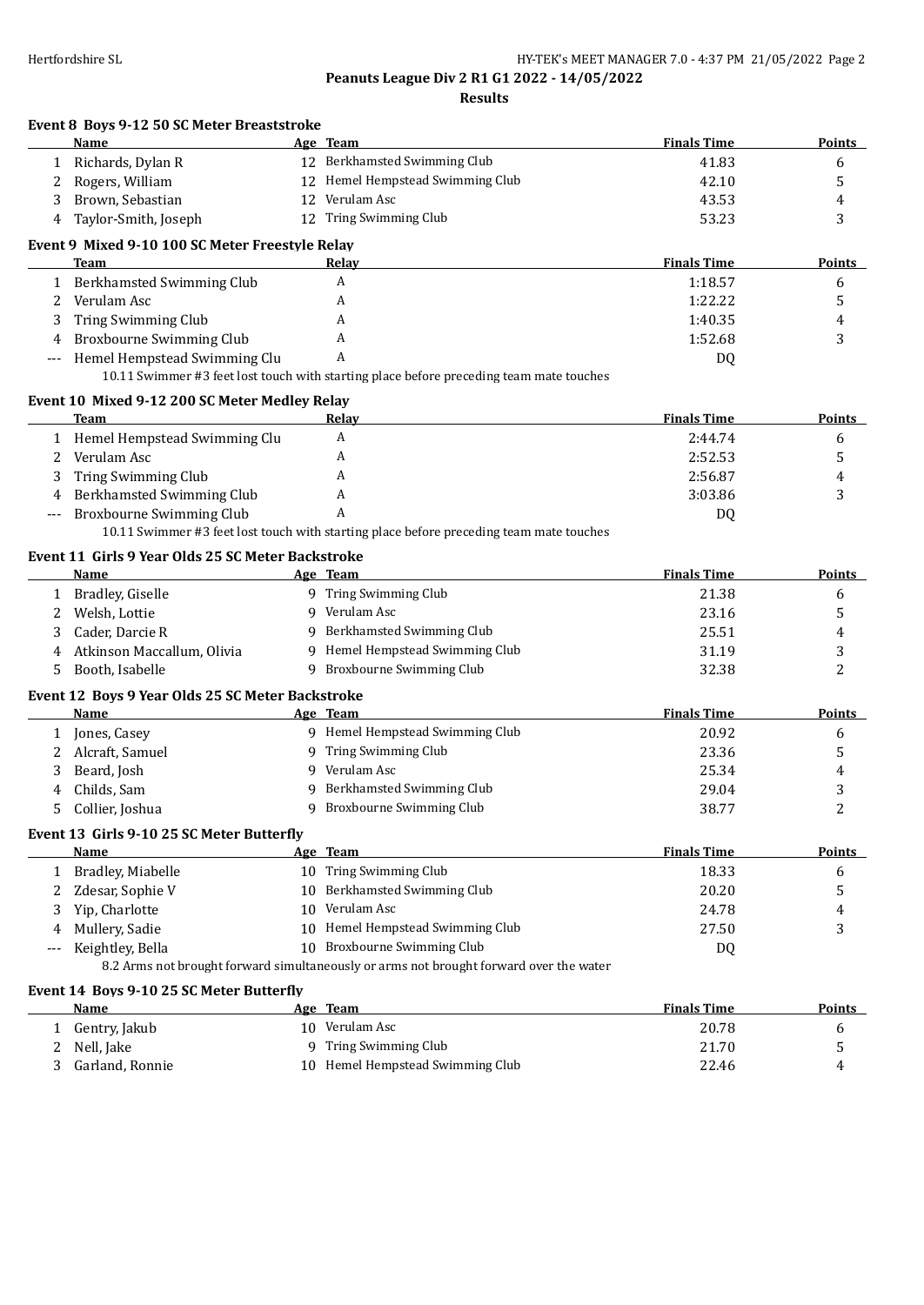**Results**

| Age Team<br>10 Berkhamsted Swimming Club<br>26.17<br>4 Quezada, Seba A<br>3<br>Event 15 Girls 9-11 50 SC Meter Breaststroke<br><b>Finals Time</b><br><b>Name</b><br>Age Team<br><b>Points</b><br>11 Hemel Hempstead Swimming Club<br>1 Kelly, Maja<br>48.10<br>6<br>11 Verulam Asc<br>5<br>Strachan, Katie<br>$\mathbf{2}^{\circ}$<br>50.47<br>11 Tring Swimming Club<br>Humphreys, Evie<br>53.23<br>4<br>3<br>Faccini, Emilia G<br>11 Berkhamsted Swimming Club<br>3<br>56.20<br>4<br>11 Broxbourne Swimming Club<br>$\overline{c}$<br>Coleman, Leah<br>1:10.43<br>5<br>Event 16 Boys 9-11 50 SC Meter Breaststroke<br>Age Team<br><b>Finals Time</b><br>Name<br>1 Beard, Edward<br>11 Verulam Asc<br>48.87<br>6<br>11 Hemel Hempstead Swimming Club<br>5<br>Beresford, Louie<br>50.87<br>2<br>11 Berkhamsted Swimming Club<br>Ingham, Matthew T<br>50.89<br>3<br>4<br>11 Broxbourne Swimming Club<br>Baker, Dexter<br>3<br>57.07<br>4<br>11 Tring Swimming Club<br>Finch, Adam<br>2<br>57.32<br>5<br>Event 17 Girls 9-12 50 SC Meter Freestyle<br><b>Finals Time</b><br><b>Name</b><br>Age Team<br><b>Points</b><br>12 Hemel Hempstead Swimming Club<br>32.70<br>1 Kenworthy, Sabina<br>6<br>12 Broxbourne Swimming Club<br>Rowley, Lexi<br>37.77<br>5<br>2<br>12 Berkhamsted Swimming Club<br>Carbery, Poppy J<br>37.98<br>3<br>4<br>12 Verulam Asc<br>McNiven, Cassie<br>39.10<br>3<br>4<br>12 Tring Swimming Club<br>2<br>46.54<br>5<br>Davis, Emily<br>Event 18 Boys 9-12 50 SC Meter Freestyle<br>Age Team<br><b>Finals Time</b><br>Name<br>Points<br>12 Hemel Hempstead Swimming Club<br>30.15<br>1 Perry, Lewis<br>6<br>12 Verulam Asc<br>Ghosh, Krishan<br>2<br>34.44<br>5<br>12 Berkhamsted Swimming Club<br>Howard, Alex J<br>37.20<br>4<br>3<br>12 Tring Swimming Club<br>Slade, Evan<br>38.87<br>3<br>4<br>12 Broxbourne Swimming Club<br>2<br>Wright, Milo<br>46.10<br>5<br>Event 19 Mixed 9-12 100 SC Meter Butterfly Relay<br><b>Finals Time</b><br>Team<br>Relay<br><b>Points</b><br>A<br>1 Tring Swimming Club<br>1:28.42<br>6<br>Hemel Hempstead Swimming Clu<br>A<br>DQ<br>$---$<br>8.2 Arms not brought forward simultaneously or arms not brought forward over the water<br>Berkhamsted Swimming Club<br>A<br>DQ<br>$---$<br>8.2 Arms not brought forward simultaneously or arms not brought forward over the water<br>A<br>Verulam Asc<br>DQ<br>---<br>8.4 Did not touch at turn or finish with both hands or touch not simultaneous or hands sep<br>Event 20 Girls 9 Year Olds 25 SC Meter Breaststroke<br>Age Team<br><b>Finals Time</b><br>Points<br>Name<br>9 Berkhamsted Swimming Club<br>1 Besent, Emily<br>27.30<br>6<br>9 Tring Swimming Club<br>Preston, Elsie<br>28.07<br>5<br>2<br>9 Verulam Asc<br>Prashanth, Shreya<br>29.60<br>3<br>4<br>9 Broxbourne Swimming Club<br>3<br>Marshall, Florence<br>44.66<br>4<br>Event 21 Boys 9 Year Olds 25 SC Meter Breaststroke<br><b>Finals Time</b><br>Name<br>Age Team<br><b>Points</b><br>9 Hemel Hempstead Swimming Club<br>23.24<br>1 Perry, Max<br>6 | (Event 14 Boys 9-10 25 SC Meter Butterfly)<br>Name |  | <b>Finals Time</b> | <b>Points</b> |
|--------------------------------------------------------------------------------------------------------------------------------------------------------------------------------------------------------------------------------------------------------------------------------------------------------------------------------------------------------------------------------------------------------------------------------------------------------------------------------------------------------------------------------------------------------------------------------------------------------------------------------------------------------------------------------------------------------------------------------------------------------------------------------------------------------------------------------------------------------------------------------------------------------------------------------------------------------------------------------------------------------------------------------------------------------------------------------------------------------------------------------------------------------------------------------------------------------------------------------------------------------------------------------------------------------------------------------------------------------------------------------------------------------------------------------------------------------------------------------------------------------------------------------------------------------------------------------------------------------------------------------------------------------------------------------------------------------------------------------------------------------------------------------------------------------------------------------------------------------------------------------------------------------------------------------------------------------------------------------------------------------------------------------------------------------------------------------------------------------------------------------------------------------------------------------------------------------------------------------------------------------------------------------------------------------------------------------------------------------------------------------------------------------------------------------------------------------------------------------------------------------------------------------------------------------------------------------------------------------------------------------------------------------------------------------------------------------------------------------------------------------------------------------------------------------------------------------------------------------------------------------------------------------------------------------------------------------------------------------------------------------------------------------------|----------------------------------------------------|--|--------------------|---------------|
|                                                                                                                                                                                                                                                                                                                                                                                                                                                                                                                                                                                                                                                                                                                                                                                                                                                                                                                                                                                                                                                                                                                                                                                                                                                                                                                                                                                                                                                                                                                                                                                                                                                                                                                                                                                                                                                                                                                                                                                                                                                                                                                                                                                                                                                                                                                                                                                                                                                                                                                                                                                                                                                                                                                                                                                                                                                                                                                                                                                                                                      |                                                    |  |                    |               |
|                                                                                                                                                                                                                                                                                                                                                                                                                                                                                                                                                                                                                                                                                                                                                                                                                                                                                                                                                                                                                                                                                                                                                                                                                                                                                                                                                                                                                                                                                                                                                                                                                                                                                                                                                                                                                                                                                                                                                                                                                                                                                                                                                                                                                                                                                                                                                                                                                                                                                                                                                                                                                                                                                                                                                                                                                                                                                                                                                                                                                                      |                                                    |  |                    |               |
|                                                                                                                                                                                                                                                                                                                                                                                                                                                                                                                                                                                                                                                                                                                                                                                                                                                                                                                                                                                                                                                                                                                                                                                                                                                                                                                                                                                                                                                                                                                                                                                                                                                                                                                                                                                                                                                                                                                                                                                                                                                                                                                                                                                                                                                                                                                                                                                                                                                                                                                                                                                                                                                                                                                                                                                                                                                                                                                                                                                                                                      |                                                    |  |                    |               |
|                                                                                                                                                                                                                                                                                                                                                                                                                                                                                                                                                                                                                                                                                                                                                                                                                                                                                                                                                                                                                                                                                                                                                                                                                                                                                                                                                                                                                                                                                                                                                                                                                                                                                                                                                                                                                                                                                                                                                                                                                                                                                                                                                                                                                                                                                                                                                                                                                                                                                                                                                                                                                                                                                                                                                                                                                                                                                                                                                                                                                                      |                                                    |  |                    |               |
|                                                                                                                                                                                                                                                                                                                                                                                                                                                                                                                                                                                                                                                                                                                                                                                                                                                                                                                                                                                                                                                                                                                                                                                                                                                                                                                                                                                                                                                                                                                                                                                                                                                                                                                                                                                                                                                                                                                                                                                                                                                                                                                                                                                                                                                                                                                                                                                                                                                                                                                                                                                                                                                                                                                                                                                                                                                                                                                                                                                                                                      |                                                    |  |                    |               |
|                                                                                                                                                                                                                                                                                                                                                                                                                                                                                                                                                                                                                                                                                                                                                                                                                                                                                                                                                                                                                                                                                                                                                                                                                                                                                                                                                                                                                                                                                                                                                                                                                                                                                                                                                                                                                                                                                                                                                                                                                                                                                                                                                                                                                                                                                                                                                                                                                                                                                                                                                                                                                                                                                                                                                                                                                                                                                                                                                                                                                                      |                                                    |  |                    |               |
|                                                                                                                                                                                                                                                                                                                                                                                                                                                                                                                                                                                                                                                                                                                                                                                                                                                                                                                                                                                                                                                                                                                                                                                                                                                                                                                                                                                                                                                                                                                                                                                                                                                                                                                                                                                                                                                                                                                                                                                                                                                                                                                                                                                                                                                                                                                                                                                                                                                                                                                                                                                                                                                                                                                                                                                                                                                                                                                                                                                                                                      |                                                    |  |                    |               |
|                                                                                                                                                                                                                                                                                                                                                                                                                                                                                                                                                                                                                                                                                                                                                                                                                                                                                                                                                                                                                                                                                                                                                                                                                                                                                                                                                                                                                                                                                                                                                                                                                                                                                                                                                                                                                                                                                                                                                                                                                                                                                                                                                                                                                                                                                                                                                                                                                                                                                                                                                                                                                                                                                                                                                                                                                                                                                                                                                                                                                                      |                                                    |  |                    |               |
|                                                                                                                                                                                                                                                                                                                                                                                                                                                                                                                                                                                                                                                                                                                                                                                                                                                                                                                                                                                                                                                                                                                                                                                                                                                                                                                                                                                                                                                                                                                                                                                                                                                                                                                                                                                                                                                                                                                                                                                                                                                                                                                                                                                                                                                                                                                                                                                                                                                                                                                                                                                                                                                                                                                                                                                                                                                                                                                                                                                                                                      |                                                    |  |                    |               |
|                                                                                                                                                                                                                                                                                                                                                                                                                                                                                                                                                                                                                                                                                                                                                                                                                                                                                                                                                                                                                                                                                                                                                                                                                                                                                                                                                                                                                                                                                                                                                                                                                                                                                                                                                                                                                                                                                                                                                                                                                                                                                                                                                                                                                                                                                                                                                                                                                                                                                                                                                                                                                                                                                                                                                                                                                                                                                                                                                                                                                                      |                                                    |  |                    | <b>Points</b> |
|                                                                                                                                                                                                                                                                                                                                                                                                                                                                                                                                                                                                                                                                                                                                                                                                                                                                                                                                                                                                                                                                                                                                                                                                                                                                                                                                                                                                                                                                                                                                                                                                                                                                                                                                                                                                                                                                                                                                                                                                                                                                                                                                                                                                                                                                                                                                                                                                                                                                                                                                                                                                                                                                                                                                                                                                                                                                                                                                                                                                                                      |                                                    |  |                    |               |
|                                                                                                                                                                                                                                                                                                                                                                                                                                                                                                                                                                                                                                                                                                                                                                                                                                                                                                                                                                                                                                                                                                                                                                                                                                                                                                                                                                                                                                                                                                                                                                                                                                                                                                                                                                                                                                                                                                                                                                                                                                                                                                                                                                                                                                                                                                                                                                                                                                                                                                                                                                                                                                                                                                                                                                                                                                                                                                                                                                                                                                      |                                                    |  |                    |               |
|                                                                                                                                                                                                                                                                                                                                                                                                                                                                                                                                                                                                                                                                                                                                                                                                                                                                                                                                                                                                                                                                                                                                                                                                                                                                                                                                                                                                                                                                                                                                                                                                                                                                                                                                                                                                                                                                                                                                                                                                                                                                                                                                                                                                                                                                                                                                                                                                                                                                                                                                                                                                                                                                                                                                                                                                                                                                                                                                                                                                                                      |                                                    |  |                    |               |
|                                                                                                                                                                                                                                                                                                                                                                                                                                                                                                                                                                                                                                                                                                                                                                                                                                                                                                                                                                                                                                                                                                                                                                                                                                                                                                                                                                                                                                                                                                                                                                                                                                                                                                                                                                                                                                                                                                                                                                                                                                                                                                                                                                                                                                                                                                                                                                                                                                                                                                                                                                                                                                                                                                                                                                                                                                                                                                                                                                                                                                      |                                                    |  |                    |               |
|                                                                                                                                                                                                                                                                                                                                                                                                                                                                                                                                                                                                                                                                                                                                                                                                                                                                                                                                                                                                                                                                                                                                                                                                                                                                                                                                                                                                                                                                                                                                                                                                                                                                                                                                                                                                                                                                                                                                                                                                                                                                                                                                                                                                                                                                                                                                                                                                                                                                                                                                                                                                                                                                                                                                                                                                                                                                                                                                                                                                                                      |                                                    |  |                    |               |
|                                                                                                                                                                                                                                                                                                                                                                                                                                                                                                                                                                                                                                                                                                                                                                                                                                                                                                                                                                                                                                                                                                                                                                                                                                                                                                                                                                                                                                                                                                                                                                                                                                                                                                                                                                                                                                                                                                                                                                                                                                                                                                                                                                                                                                                                                                                                                                                                                                                                                                                                                                                                                                                                                                                                                                                                                                                                                                                                                                                                                                      |                                                    |  |                    |               |
|                                                                                                                                                                                                                                                                                                                                                                                                                                                                                                                                                                                                                                                                                                                                                                                                                                                                                                                                                                                                                                                                                                                                                                                                                                                                                                                                                                                                                                                                                                                                                                                                                                                                                                                                                                                                                                                                                                                                                                                                                                                                                                                                                                                                                                                                                                                                                                                                                                                                                                                                                                                                                                                                                                                                                                                                                                                                                                                                                                                                                                      |                                                    |  |                    |               |
|                                                                                                                                                                                                                                                                                                                                                                                                                                                                                                                                                                                                                                                                                                                                                                                                                                                                                                                                                                                                                                                                                                                                                                                                                                                                                                                                                                                                                                                                                                                                                                                                                                                                                                                                                                                                                                                                                                                                                                                                                                                                                                                                                                                                                                                                                                                                                                                                                                                                                                                                                                                                                                                                                                                                                                                                                                                                                                                                                                                                                                      |                                                    |  |                    |               |
|                                                                                                                                                                                                                                                                                                                                                                                                                                                                                                                                                                                                                                                                                                                                                                                                                                                                                                                                                                                                                                                                                                                                                                                                                                                                                                                                                                                                                                                                                                                                                                                                                                                                                                                                                                                                                                                                                                                                                                                                                                                                                                                                                                                                                                                                                                                                                                                                                                                                                                                                                                                                                                                                                                                                                                                                                                                                                                                                                                                                                                      |                                                    |  |                    |               |
|                                                                                                                                                                                                                                                                                                                                                                                                                                                                                                                                                                                                                                                                                                                                                                                                                                                                                                                                                                                                                                                                                                                                                                                                                                                                                                                                                                                                                                                                                                                                                                                                                                                                                                                                                                                                                                                                                                                                                                                                                                                                                                                                                                                                                                                                                                                                                                                                                                                                                                                                                                                                                                                                                                                                                                                                                                                                                                                                                                                                                                      |                                                    |  |                    |               |
|                                                                                                                                                                                                                                                                                                                                                                                                                                                                                                                                                                                                                                                                                                                                                                                                                                                                                                                                                                                                                                                                                                                                                                                                                                                                                                                                                                                                                                                                                                                                                                                                                                                                                                                                                                                                                                                                                                                                                                                                                                                                                                                                                                                                                                                                                                                                                                                                                                                                                                                                                                                                                                                                                                                                                                                                                                                                                                                                                                                                                                      |                                                    |  |                    |               |
|                                                                                                                                                                                                                                                                                                                                                                                                                                                                                                                                                                                                                                                                                                                                                                                                                                                                                                                                                                                                                                                                                                                                                                                                                                                                                                                                                                                                                                                                                                                                                                                                                                                                                                                                                                                                                                                                                                                                                                                                                                                                                                                                                                                                                                                                                                                                                                                                                                                                                                                                                                                                                                                                                                                                                                                                                                                                                                                                                                                                                                      |                                                    |  |                    |               |
|                                                                                                                                                                                                                                                                                                                                                                                                                                                                                                                                                                                                                                                                                                                                                                                                                                                                                                                                                                                                                                                                                                                                                                                                                                                                                                                                                                                                                                                                                                                                                                                                                                                                                                                                                                                                                                                                                                                                                                                                                                                                                                                                                                                                                                                                                                                                                                                                                                                                                                                                                                                                                                                                                                                                                                                                                                                                                                                                                                                                                                      |                                                    |  |                    |               |
|                                                                                                                                                                                                                                                                                                                                                                                                                                                                                                                                                                                                                                                                                                                                                                                                                                                                                                                                                                                                                                                                                                                                                                                                                                                                                                                                                                                                                                                                                                                                                                                                                                                                                                                                                                                                                                                                                                                                                                                                                                                                                                                                                                                                                                                                                                                                                                                                                                                                                                                                                                                                                                                                                                                                                                                                                                                                                                                                                                                                                                      |                                                    |  |                    |               |
|                                                                                                                                                                                                                                                                                                                                                                                                                                                                                                                                                                                                                                                                                                                                                                                                                                                                                                                                                                                                                                                                                                                                                                                                                                                                                                                                                                                                                                                                                                                                                                                                                                                                                                                                                                                                                                                                                                                                                                                                                                                                                                                                                                                                                                                                                                                                                                                                                                                                                                                                                                                                                                                                                                                                                                                                                                                                                                                                                                                                                                      |                                                    |  |                    |               |
|                                                                                                                                                                                                                                                                                                                                                                                                                                                                                                                                                                                                                                                                                                                                                                                                                                                                                                                                                                                                                                                                                                                                                                                                                                                                                                                                                                                                                                                                                                                                                                                                                                                                                                                                                                                                                                                                                                                                                                                                                                                                                                                                                                                                                                                                                                                                                                                                                                                                                                                                                                                                                                                                                                                                                                                                                                                                                                                                                                                                                                      |                                                    |  |                    |               |
|                                                                                                                                                                                                                                                                                                                                                                                                                                                                                                                                                                                                                                                                                                                                                                                                                                                                                                                                                                                                                                                                                                                                                                                                                                                                                                                                                                                                                                                                                                                                                                                                                                                                                                                                                                                                                                                                                                                                                                                                                                                                                                                                                                                                                                                                                                                                                                                                                                                                                                                                                                                                                                                                                                                                                                                                                                                                                                                                                                                                                                      |                                                    |  |                    |               |
|                                                                                                                                                                                                                                                                                                                                                                                                                                                                                                                                                                                                                                                                                                                                                                                                                                                                                                                                                                                                                                                                                                                                                                                                                                                                                                                                                                                                                                                                                                                                                                                                                                                                                                                                                                                                                                                                                                                                                                                                                                                                                                                                                                                                                                                                                                                                                                                                                                                                                                                                                                                                                                                                                                                                                                                                                                                                                                                                                                                                                                      |                                                    |  |                    |               |
|                                                                                                                                                                                                                                                                                                                                                                                                                                                                                                                                                                                                                                                                                                                                                                                                                                                                                                                                                                                                                                                                                                                                                                                                                                                                                                                                                                                                                                                                                                                                                                                                                                                                                                                                                                                                                                                                                                                                                                                                                                                                                                                                                                                                                                                                                                                                                                                                                                                                                                                                                                                                                                                                                                                                                                                                                                                                                                                                                                                                                                      |                                                    |  |                    |               |
|                                                                                                                                                                                                                                                                                                                                                                                                                                                                                                                                                                                                                                                                                                                                                                                                                                                                                                                                                                                                                                                                                                                                                                                                                                                                                                                                                                                                                                                                                                                                                                                                                                                                                                                                                                                                                                                                                                                                                                                                                                                                                                                                                                                                                                                                                                                                                                                                                                                                                                                                                                                                                                                                                                                                                                                                                                                                                                                                                                                                                                      |                                                    |  |                    |               |
|                                                                                                                                                                                                                                                                                                                                                                                                                                                                                                                                                                                                                                                                                                                                                                                                                                                                                                                                                                                                                                                                                                                                                                                                                                                                                                                                                                                                                                                                                                                                                                                                                                                                                                                                                                                                                                                                                                                                                                                                                                                                                                                                                                                                                                                                                                                                                                                                                                                                                                                                                                                                                                                                                                                                                                                                                                                                                                                                                                                                                                      |                                                    |  |                    |               |
|                                                                                                                                                                                                                                                                                                                                                                                                                                                                                                                                                                                                                                                                                                                                                                                                                                                                                                                                                                                                                                                                                                                                                                                                                                                                                                                                                                                                                                                                                                                                                                                                                                                                                                                                                                                                                                                                                                                                                                                                                                                                                                                                                                                                                                                                                                                                                                                                                                                                                                                                                                                                                                                                                                                                                                                                                                                                                                                                                                                                                                      |                                                    |  |                    |               |
|                                                                                                                                                                                                                                                                                                                                                                                                                                                                                                                                                                                                                                                                                                                                                                                                                                                                                                                                                                                                                                                                                                                                                                                                                                                                                                                                                                                                                                                                                                                                                                                                                                                                                                                                                                                                                                                                                                                                                                                                                                                                                                                                                                                                                                                                                                                                                                                                                                                                                                                                                                                                                                                                                                                                                                                                                                                                                                                                                                                                                                      |                                                    |  |                    |               |
|                                                                                                                                                                                                                                                                                                                                                                                                                                                                                                                                                                                                                                                                                                                                                                                                                                                                                                                                                                                                                                                                                                                                                                                                                                                                                                                                                                                                                                                                                                                                                                                                                                                                                                                                                                                                                                                                                                                                                                                                                                                                                                                                                                                                                                                                                                                                                                                                                                                                                                                                                                                                                                                                                                                                                                                                                                                                                                                                                                                                                                      |                                                    |  |                    |               |
|                                                                                                                                                                                                                                                                                                                                                                                                                                                                                                                                                                                                                                                                                                                                                                                                                                                                                                                                                                                                                                                                                                                                                                                                                                                                                                                                                                                                                                                                                                                                                                                                                                                                                                                                                                                                                                                                                                                                                                                                                                                                                                                                                                                                                                                                                                                                                                                                                                                                                                                                                                                                                                                                                                                                                                                                                                                                                                                                                                                                                                      |                                                    |  |                    |               |
|                                                                                                                                                                                                                                                                                                                                                                                                                                                                                                                                                                                                                                                                                                                                                                                                                                                                                                                                                                                                                                                                                                                                                                                                                                                                                                                                                                                                                                                                                                                                                                                                                                                                                                                                                                                                                                                                                                                                                                                                                                                                                                                                                                                                                                                                                                                                                                                                                                                                                                                                                                                                                                                                                                                                                                                                                                                                                                                                                                                                                                      |                                                    |  |                    |               |
|                                                                                                                                                                                                                                                                                                                                                                                                                                                                                                                                                                                                                                                                                                                                                                                                                                                                                                                                                                                                                                                                                                                                                                                                                                                                                                                                                                                                                                                                                                                                                                                                                                                                                                                                                                                                                                                                                                                                                                                                                                                                                                                                                                                                                                                                                                                                                                                                                                                                                                                                                                                                                                                                                                                                                                                                                                                                                                                                                                                                                                      |                                                    |  |                    |               |
|                                                                                                                                                                                                                                                                                                                                                                                                                                                                                                                                                                                                                                                                                                                                                                                                                                                                                                                                                                                                                                                                                                                                                                                                                                                                                                                                                                                                                                                                                                                                                                                                                                                                                                                                                                                                                                                                                                                                                                                                                                                                                                                                                                                                                                                                                                                                                                                                                                                                                                                                                                                                                                                                                                                                                                                                                                                                                                                                                                                                                                      |                                                    |  |                    |               |
|                                                                                                                                                                                                                                                                                                                                                                                                                                                                                                                                                                                                                                                                                                                                                                                                                                                                                                                                                                                                                                                                                                                                                                                                                                                                                                                                                                                                                                                                                                                                                                                                                                                                                                                                                                                                                                                                                                                                                                                                                                                                                                                                                                                                                                                                                                                                                                                                                                                                                                                                                                                                                                                                                                                                                                                                                                                                                                                                                                                                                                      |                                                    |  |                    |               |
|                                                                                                                                                                                                                                                                                                                                                                                                                                                                                                                                                                                                                                                                                                                                                                                                                                                                                                                                                                                                                                                                                                                                                                                                                                                                                                                                                                                                                                                                                                                                                                                                                                                                                                                                                                                                                                                                                                                                                                                                                                                                                                                                                                                                                                                                                                                                                                                                                                                                                                                                                                                                                                                                                                                                                                                                                                                                                                                                                                                                                                      |                                                    |  |                    |               |
|                                                                                                                                                                                                                                                                                                                                                                                                                                                                                                                                                                                                                                                                                                                                                                                                                                                                                                                                                                                                                                                                                                                                                                                                                                                                                                                                                                                                                                                                                                                                                                                                                                                                                                                                                                                                                                                                                                                                                                                                                                                                                                                                                                                                                                                                                                                                                                                                                                                                                                                                                                                                                                                                                                                                                                                                                                                                                                                                                                                                                                      |                                                    |  |                    |               |
|                                                                                                                                                                                                                                                                                                                                                                                                                                                                                                                                                                                                                                                                                                                                                                                                                                                                                                                                                                                                                                                                                                                                                                                                                                                                                                                                                                                                                                                                                                                                                                                                                                                                                                                                                                                                                                                                                                                                                                                                                                                                                                                                                                                                                                                                                                                                                                                                                                                                                                                                                                                                                                                                                                                                                                                                                                                                                                                                                                                                                                      |                                                    |  |                    |               |
|                                                                                                                                                                                                                                                                                                                                                                                                                                                                                                                                                                                                                                                                                                                                                                                                                                                                                                                                                                                                                                                                                                                                                                                                                                                                                                                                                                                                                                                                                                                                                                                                                                                                                                                                                                                                                                                                                                                                                                                                                                                                                                                                                                                                                                                                                                                                                                                                                                                                                                                                                                                                                                                                                                                                                                                                                                                                                                                                                                                                                                      |                                                    |  |                    |               |
|                                                                                                                                                                                                                                                                                                                                                                                                                                                                                                                                                                                                                                                                                                                                                                                                                                                                                                                                                                                                                                                                                                                                                                                                                                                                                                                                                                                                                                                                                                                                                                                                                                                                                                                                                                                                                                                                                                                                                                                                                                                                                                                                                                                                                                                                                                                                                                                                                                                                                                                                                                                                                                                                                                                                                                                                                                                                                                                                                                                                                                      |                                                    |  |                    |               |
|                                                                                                                                                                                                                                                                                                                                                                                                                                                                                                                                                                                                                                                                                                                                                                                                                                                                                                                                                                                                                                                                                                                                                                                                                                                                                                                                                                                                                                                                                                                                                                                                                                                                                                                                                                                                                                                                                                                                                                                                                                                                                                                                                                                                                                                                                                                                                                                                                                                                                                                                                                                                                                                                                                                                                                                                                                                                                                                                                                                                                                      |                                                    |  |                    |               |
|                                                                                                                                                                                                                                                                                                                                                                                                                                                                                                                                                                                                                                                                                                                                                                                                                                                                                                                                                                                                                                                                                                                                                                                                                                                                                                                                                                                                                                                                                                                                                                                                                                                                                                                                                                                                                                                                                                                                                                                                                                                                                                                                                                                                                                                                                                                                                                                                                                                                                                                                                                                                                                                                                                                                                                                                                                                                                                                                                                                                                                      |                                                    |  |                    |               |
|                                                                                                                                                                                                                                                                                                                                                                                                                                                                                                                                                                                                                                                                                                                                                                                                                                                                                                                                                                                                                                                                                                                                                                                                                                                                                                                                                                                                                                                                                                                                                                                                                                                                                                                                                                                                                                                                                                                                                                                                                                                                                                                                                                                                                                                                                                                                                                                                                                                                                                                                                                                                                                                                                                                                                                                                                                                                                                                                                                                                                                      |                                                    |  |                    |               |
|                                                                                                                                                                                                                                                                                                                                                                                                                                                                                                                                                                                                                                                                                                                                                                                                                                                                                                                                                                                                                                                                                                                                                                                                                                                                                                                                                                                                                                                                                                                                                                                                                                                                                                                                                                                                                                                                                                                                                                                                                                                                                                                                                                                                                                                                                                                                                                                                                                                                                                                                                                                                                                                                                                                                                                                                                                                                                                                                                                                                                                      |                                                    |  |                    |               |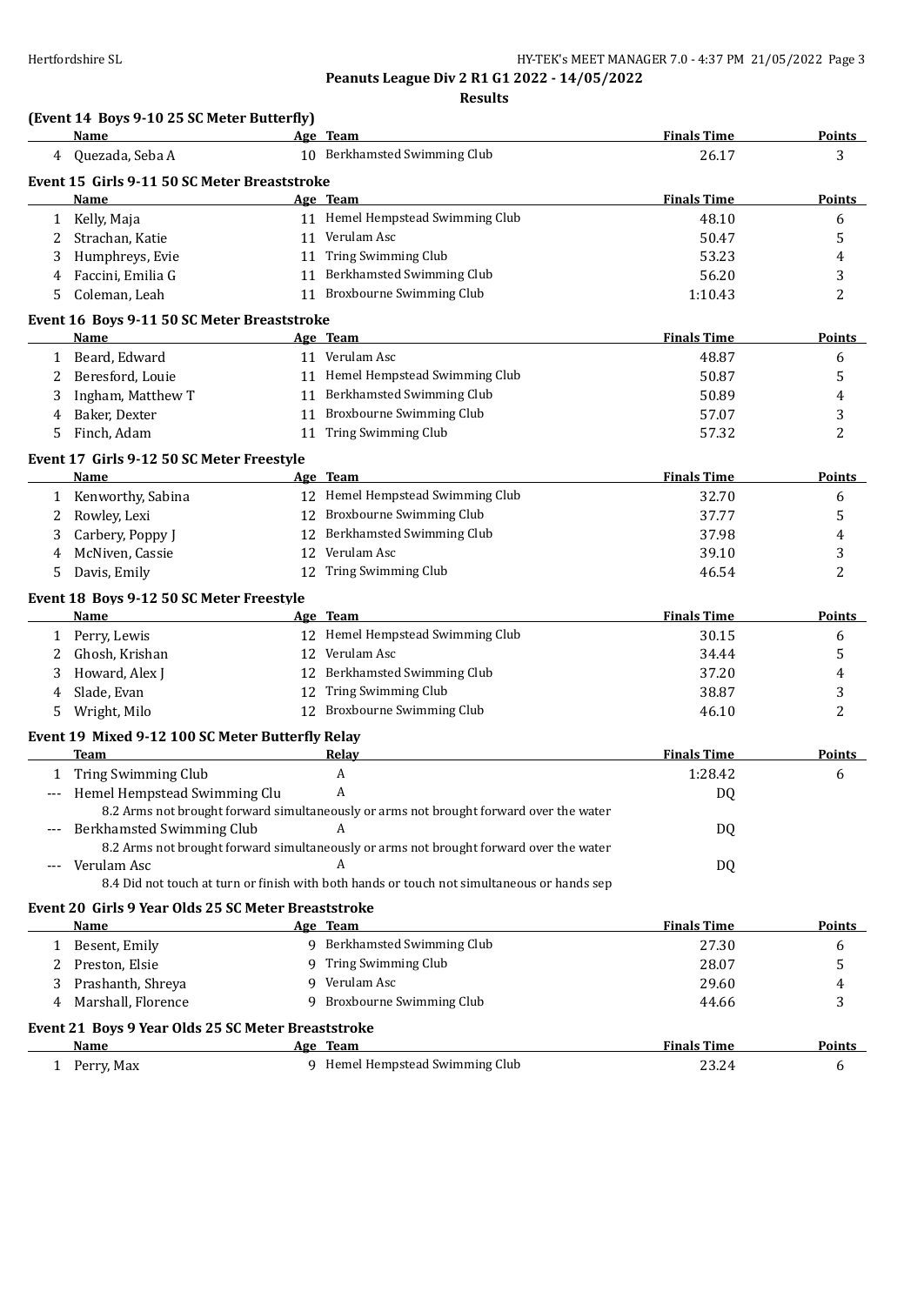**Peanuts League Div 2 R1 G1 2022 - 14/05/2022 Results**

## **(Event 21 Boys 9 Year Olds 25 SC Meter Breaststroke)**

|              | Name                                       |    | Age Team                                                                                  | <b>Finals Time</b> | <b>Points</b> |
|--------------|--------------------------------------------|----|-------------------------------------------------------------------------------------------|--------------------|---------------|
| 2            | Moss, Oscar G                              |    | 9 Berkhamsted Swimming Club                                                               | 26.76              | 5             |
| 3            | Alway, Stanley                             |    | 9 Verulam Asc                                                                             | 28.25              | 4             |
|              | Doe, Oliver                                |    | 9 Tring Swimming Club                                                                     | DQ                 |               |
|              |                                            |    | 7.1 After the start or after each turn single butterfly kick not performed before the 1st |                    |               |
| ---          | O'Brien, Thomas                            |    | 9 Broxbourne Swimming Club                                                                | DQ                 |               |
|              |                                            |    | 7.3 Hands brought back beyond hip line (except after 1st stroke following start or turn)  |                    |               |
|              | Event 22 Girls 9-10 25 SC Meter Backstroke |    |                                                                                           |                    |               |
|              | Name                                       |    | Age Team                                                                                  | <b>Finals Time</b> | Points        |
|              | 1 Rice, Roisin M                           |    | 10 Berkhamsted Swimming Club                                                              | 21.48              | 6             |
| 2            | Barnett, Elizabeth                         |    | 10 Tring Swimming Club                                                                    | 22.90              | 5             |
| 3            | Walker, Izzy                               | 10 | Verulam Asc                                                                               | 23.07              | 4             |
| 4            | Keightley, Bella                           | 10 | Broxbourne Swimming Club                                                                  | 23.91              | 3             |
| 5            | Taylor, Florence                           |    | 10 Hemel Hempstead Swimming Club                                                          | 25.95              | 2             |
|              |                                            |    |                                                                                           |                    |               |
|              | Event 23 Boys 9-10 25 SC Meter Backstroke  |    |                                                                                           |                    |               |
|              | <b>Name</b>                                |    | Age Team                                                                                  | <b>Finals Time</b> | Points        |
| $\mathbf{1}$ | Edmeades, Ollie                            |    | 10 Broxbourne Swimming Club                                                               | 23.34              | 6             |
| 2            | Quezada, Seba A                            |    | 10 Berkhamsted Swimming Club                                                              | 23.95              | 5             |
| 3            | Rhead, Seb                                 | 10 | Tring Swimming Club                                                                       | 24.73              | 4             |
| 4            | Deacon, Harry                              | 10 | Hemel Hempstead Swimming Club                                                             | 25.67              | 3             |
| 5            | Newton, Rory                               | 10 | Verulam Asc                                                                               | 29.22              | 2             |
|              | Event 24 Girls 9-11 50 SC Meter Freestyle  |    |                                                                                           |                    |               |
|              | Name                                       |    | Age Team                                                                                  | <b>Finals Time</b> | Points        |
|              | 1 Butterworth, Evie                        |    | 11 Tring Swimming Club                                                                    | 34.23              | 6             |
| 2            | Kerry, Bella                               |    | 11 Verulam Asc                                                                            | 38.25              | 5             |
| 3            | King, Heidi                                |    | 11 Hemel Hempstead Swimming Club                                                          | 39.46              | 4             |
| 4            | Manns, Amelie                              | 11 | Berkhamsted Swimming Club                                                                 | 47.70              | 3             |
| 5            | Hanna, Erin                                | 11 | Broxbourne Swimming Club                                                                  | 48.49              | 2             |
|              |                                            |    |                                                                                           |                    |               |
|              | Event 25 Boys 9-11 50 SC Meter Freestyle   |    |                                                                                           |                    |               |
|              | Name                                       |    | Age Team                                                                                  | <b>Finals Time</b> | <b>Points</b> |
| $\mathbf{1}$ | Diehl, Joseph                              |    | 11 Berkhamsted Swimming Club                                                              | 34.23              | 6             |
| 2            | Duncan, Alexander                          |    | 11 Verulam Asc                                                                            | 35.75              | 5             |
| 3            | Nell, Jake                                 |    | 9 Tring Swimming Club                                                                     | 42.31              | 4             |
| 4            | Phillips, Noah                             | 11 | Hemel Hempstead Swimming Club                                                             | 52.73              | 3             |
| 5            | Ali, Yaasin                                |    | 11 Broxbourne Swimming Club                                                               | 1:04.09            | 2             |
|              | Event 26 Girls 9-12 50 SC Meter Butterfly  |    |                                                                                           |                    |               |
|              | Name                                       |    | Age Team                                                                                  | <b>Finals Time</b> | <b>Points</b> |
| $\mathbf{1}$ | Kapoor, Janvi                              |    | 12 Hemel Hempstead Swimming Club                                                          | 39.67              | 6             |
| 2            | MacGregor, Maya                            |    | 12 Tring Swimming Club                                                                    | 43.49              | 5             |
| 3            | Carbery, Poppy J                           |    | 12 Berkhamsted Swimming Club                                                              | 45.82              | 4             |
| 4            | Gleeson, Sophie A                          |    | 12 Verulam Asc                                                                            | 50.03              | 3             |
|              | Event 27 Boys 9-12 50 SC Meter Butterfly   |    |                                                                                           |                    |               |
|              | Name                                       |    | Age Team                                                                                  | <b>Finals Time</b> | <b>Points</b> |
|              |                                            |    | 12 Hemel Hempstead Swimming Club                                                          | 35.76              |               |
|              | 1 Perry, Lewis                             |    | Berkhamsted Swimming Club                                                                 |                    | 6             |
| 2            | Franklin, Will                             | 12 | 12 Verulam Asc                                                                            | 45.20              | 5             |
| 3            | Brown, Sebastian                           |    |                                                                                           | 45.41              | 4             |
| 4            | Sanchez, Calum                             |    | 12 Tring Swimming Club                                                                    | 48.50              | 3             |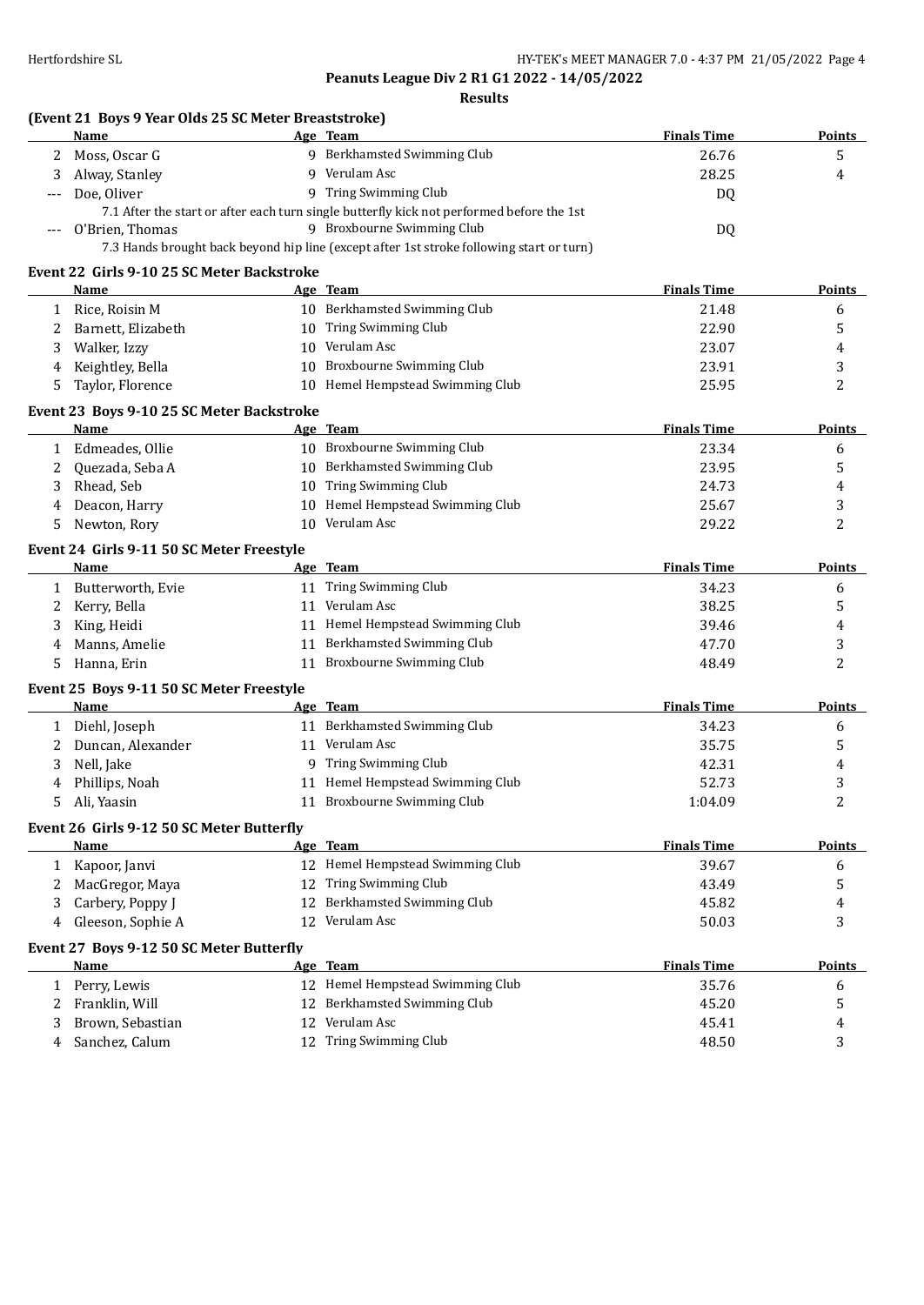|    | Event 28 Mixed 9-12 100 SC Meter Breaststroke Relay<br><b>Team</b> |   | Relay                                                                                      | <b>Finals Time</b> | Points        |
|----|--------------------------------------------------------------------|---|--------------------------------------------------------------------------------------------|--------------------|---------------|
|    | 1 Hemel Hempstead Swimming Clu                                     |   | A                                                                                          | 1:40.20            | 6             |
|    | Berkhamsted Swimming Club                                          |   | A                                                                                          | 1:43.51            | 5             |
| 3  | Tring Swimming Club                                                |   | A                                                                                          | 1:46.45            | 4             |
|    | Broxbourne Swimming Club                                           |   | A                                                                                          | DQ                 |               |
|    |                                                                    |   | 7.6 Did not touch at turn or finish with both hands, or touch not simultaneous or hands no |                    |               |
|    | Verulam Asc                                                        |   | A                                                                                          | DQ                 |               |
|    |                                                                    |   | 10.11 Swimmer #3 feet lost touch with starting place before preceding team mate touches    |                    |               |
|    | Event 29 Girls 9 Year Olds 25 SC Meter Freestyle                   |   |                                                                                            |                    |               |
|    | Name                                                               |   | Age Team                                                                                   | <b>Finals Time</b> | Points        |
| 1  | Welsh, Lottie                                                      |   | 9 Verulam Asc                                                                              | 19.75              | 6             |
| 2  | Butterworth, Cora                                                  |   | 9 Tring Swimming Club                                                                      | 19.91              | 5             |
| 3  | Besent, Emily                                                      |   | 9 Berkhamsted Swimming Club                                                                | 20.29              | 4             |
| 4  | Atkinson Maccallum, Olivia                                         |   | 9 Hemel Hempstead Swimming Club                                                            | 29.56              | 3             |
| 5  | Benson, Ellie                                                      |   | 9 Broxbourne Swimming Club                                                                 | 34.93              | 2             |
|    | Event 30 Boys 9 Year Olds 25 SC Meter Freestyle                    |   |                                                                                            |                    |               |
|    | Name                                                               |   | Age Team                                                                                   | <b>Finals Time</b> | Points        |
|    | 1 Jones, Casey                                                     |   | 9 Hemel Hempstead Swimming Club                                                            | 20.30              | 6             |
| 2  | Childs, Sam                                                        |   | 9 Berkhamsted Swimming Club                                                                | 20.64              | 5             |
| 3  | Doe, Oliver                                                        |   | 9 Tring Swimming Club                                                                      | 23.26              | 4             |
| 4  | Beard, Josh                                                        | 9 | Verulam Asc                                                                                | 23.72              | 3             |
| 5. | Baker, Donovan                                                     |   | 9 Broxbourne Swimming Club                                                                 | 30.87              | 2             |
|    |                                                                    |   |                                                                                            |                    |               |
|    | Event 31 Girls 9-10 25 SC Meter Breaststroke<br>Name               |   | Age Team                                                                                   | <b>Finals Time</b> | <b>Points</b> |
|    | 1 Morton, Freya                                                    |   | 10 Tring Swimming Club                                                                     | 23.08              | 6             |
|    | 2 Harding, Maisy                                                   |   | 10 Berkhamsted Swimming Club                                                               | 24.76              | 5             |
|    |                                                                    |   | 9 Broxbourne Swimming Club                                                                 | 26.66              |               |
| 3  | Rudman, Ella<br>Yip, Charlotte                                     |   | 10 Verulam Asc                                                                             | 29.66              | 4             |
| 4  |                                                                    |   | 10 Hemel Hempstead Swimming Club                                                           | 30.04              | 3<br>2        |
| 5  | Mullery, Sadie                                                     |   |                                                                                            |                    |               |
|    | Event 32 Boys 9-10 25 SC Meter Breaststroke                        |   |                                                                                            |                    |               |
|    | Name                                                               |   | Age Team                                                                                   | <b>Finals Time</b> | <b>Points</b> |
| 1  | Gentry, Jakub                                                      |   | 10 Verulam Asc                                                                             | 24.62              | 6             |
| 2  | Nell, Jake                                                         |   | 9 Tring Swimming Club                                                                      | 25.17              | 5             |
| 3  | Broadwith, Tom                                                     |   | 10 Berkhamsted Swimming Club                                                               | 27.61              | 4             |
|    | 4 Deacon, Harry                                                    |   | 10 Hemel Hempstead Swimming Club                                                           | 30.73              | 3             |
|    | 5 Edmeades, Ollie                                                  |   | 10 Broxbourne Swimming Club                                                                | 33.91              | 2             |
|    | Event 33 Girls 9-11 50 SC Meter Butterfly                          |   |                                                                                            |                    |               |
|    | Name                                                               |   | Age Team                                                                                   | <b>Finals Time</b> | <b>Points</b> |
|    | 1 Butterworth, Evie                                                |   | 11 Tring Swimming Club                                                                     | 39.35              | 6             |
|    | Jarvis Norton, Evie                                                |   | 11 Hemel Hempstead Swimming Club                                                           | 45.63              | 5             |
| 3. | Kerry, Bella                                                       |   | 11 Verulam Asc                                                                             | 48.62              | 4             |
|    | Wollington, Sienna                                                 |   | 11 Berkhamsted Swimming Club                                                               | 55.51              | 3             |
|    | Event 34 Boys 9-11 50 SC Meter Butterfly                           |   |                                                                                            |                    |               |
|    | <b>Name</b>                                                        |   | Age Team                                                                                   | <b>Finals Time</b> | <b>Points</b> |
| 1  | Fenwick, Tommy                                                     |   | 11 Verulam Asc                                                                             | 40.59              | 6             |
| 2  | Ingham, Matthew T                                                  |   | 11 Berkhamsted Swimming Club                                                               | 43.33              | 5             |
|    |                                                                    |   | 11 Tring Swimming Club                                                                     | 48.57              | 4             |
| 3  | Busby, Seth                                                        |   |                                                                                            |                    |               |